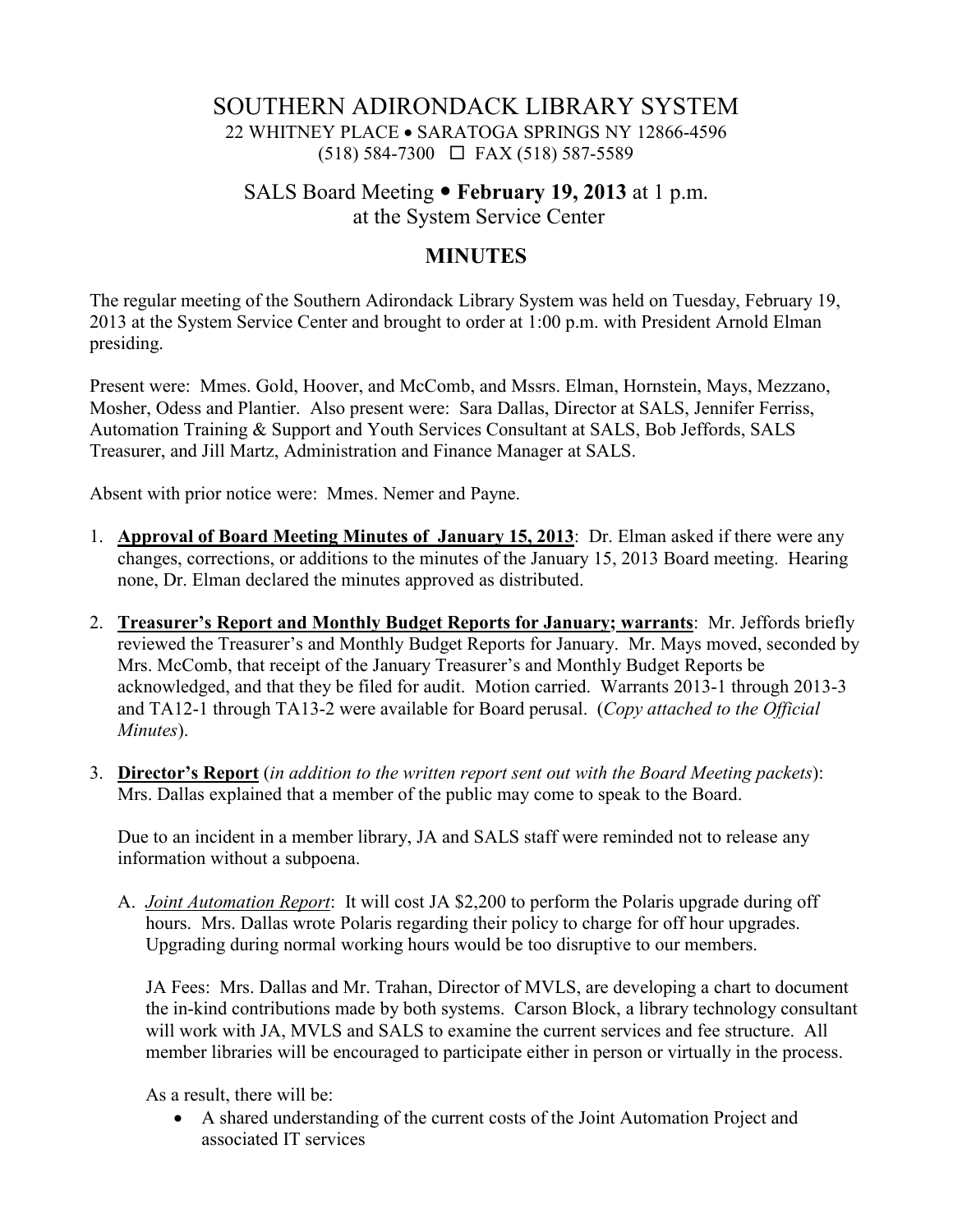*SALS Board Meeting Minutes, February 19, 2013………………………………………………..……..2* 

- A shared understanding of the current fee structure for participation in the Joint Automation Project and associated IT services
- Consensus from the members to either keep the fee structure as is or pursue changes.

Waterford Public Library has agreed to delay implementing credit card payments until the Polaris 4.1 upgrade is completed.

Dr. Elman asked Mrs. Dallas to explore insurance options to indemnify SALS in the event of a PCI compliance fine.

- B. *NYLA Library Lobby Day*: Appointments have been made with our legislators for Tuesday, March  $5<sup>th</sup>$ ; copies of the schedule are in your folders.
- C. *Other*: The Department of Library Development (DLD) has not opened the member library nor the system annual reports to date. There are some problems with the reports. New data is included in the report.

The Bancroft Public Library in Salem now has a charter. The Galway Public Library received their absolute charter.

Mrs. Dallas submitted a proposal for PLA National Conference on NYLTO; policies and working with trustees. Mrs. Dallas was asked to present NYLTO at the next PULISDO meeting. Many public library systems would like to see NYLTO continue to grow. Table talks for NYLTO will be facilitated at the NYLA Annual Conference. Mrs. Dallas, as President-Elect of the Public Library Section of NYLA planned six programs for the September NYLA Annual Conference.

All questions about the construction projects have been answered. Linda Todd thanked Jill Martz and Mrs. Dallas for their efforts to get the information DLD needed. The construction grants have been forwarded to the Dormitory Authority.

#### 4. **Committee Reports**:

- A. *Audit & Finance*: SALS received a draft report from the auditors. Mrs. Gold thanked Mrs. Martz for her hard work.
- B. *Building*: The new Training Center is being used.
- C. *Bylaws Committee*:
- D. *Central Library Aid and Services*:
- E. *County Aid Coordinators*:
- F. *Library Services:*
- G. *Personnel*:
- H. *Trustee Nominating*:

## 5. **Unfinished Business**:

#### 6. **New Business**:

A. *Budget Amendments*: Mr. Odess moved, seconded by Mrs. Gold to:

Amend the 2013 SALS Budget to include: Automation Fee Income \$468,000 Automation Fee Expense \$468,000

Motion carried.